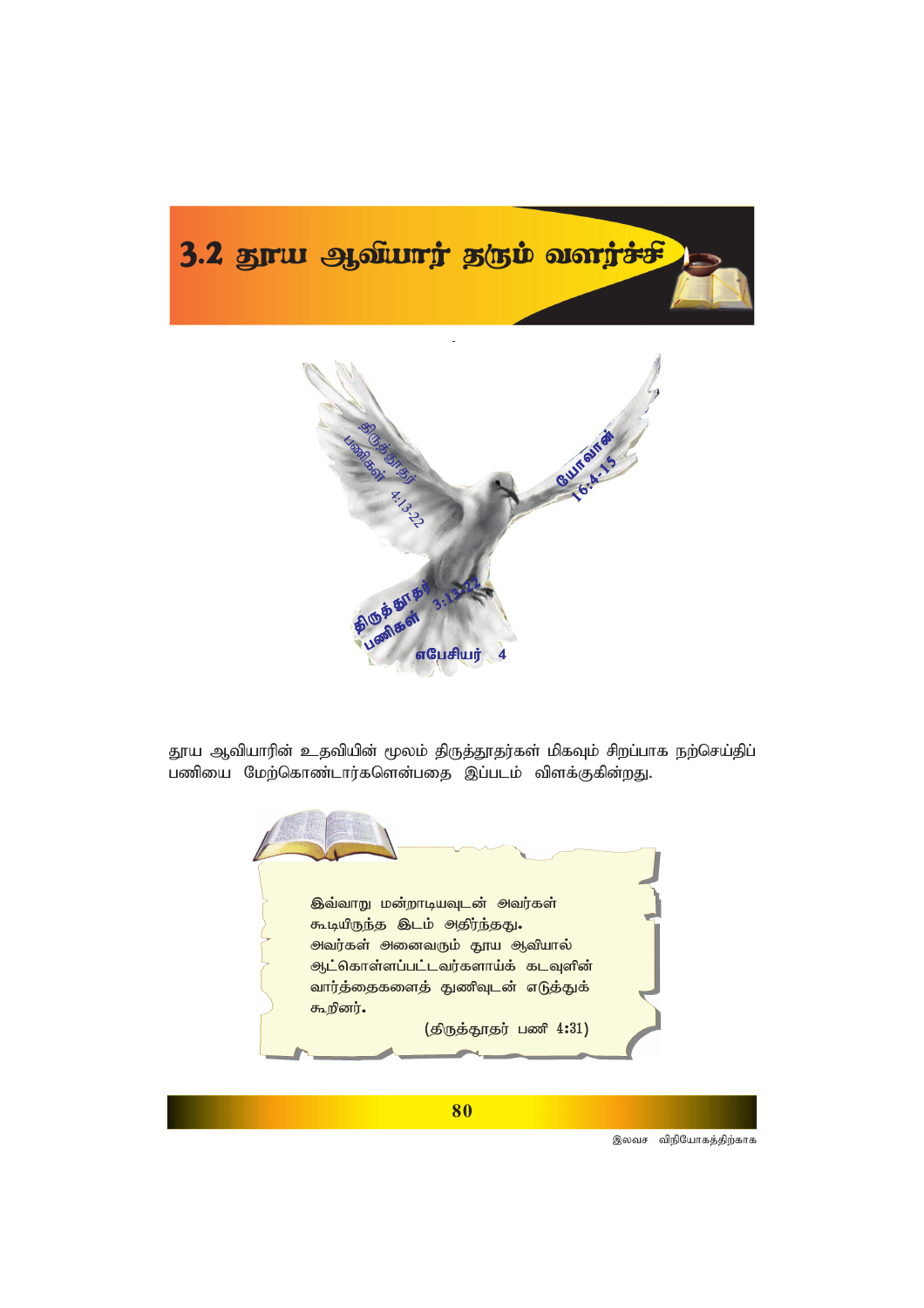போதிய கல்வியறிவு இல்லாத பாமர மக்களாகிய பேதுரு, யோவான் போன்றவர்கள் தூய ஆவியைப் பெற்றுச் செயற்பட்ட விதம் வியப்புக்குரியதாகும். திருத்தூதர்கள் தூய ஆவியின் வல்லமையினூடாகப் பெற்றுக் கொண்டவைகள்

- **P** நம்பிக்கை
- **PET** தூய்மை
- œ ஞானம்
- $G^*$ தன்னம்பிக்கை
- $\circledcirc$ பேச்சுத்திறன்
- œ குணிவு

அத்துடன் தூய ஆவியார் மூலம் திருதூதர்களுக்கு சிறப்புக் கொடைகளும் கிடைத்தன. அக்கொடைகளின் மூலம் எவ்வித பயமுமின்றி உயிர்த்தெழுந்த இயேசுவைக் குறித்து சாட்சி கூறினர். இறையரசின் நற்செய்தியைப் போதித்தனர்.

### இயேசு கிறிஸ்துவும் தூய ஆவியாரின் செயற்பாடும்

மத்தேயு 3:16 வசனத்திற்கேற்ப தூய ஆவியார், ஆண்டவர் மீது புறாவைப்போல இறங்கினார். தூய ஆவியார் மூலம் இயேசு கிறிஸ்து வழி நடத்தப்பட்டார். தூய ஆவியின் மூலமாக இறையரசின் விழுமியங்கள் நிறைவேறின.

காயஆவியார், இயேசு கிறிஸ்துவே உண்மையான மெசியா என்பதை உலகுக்கு வெளிப்படுத்தினார். அவரின் நோக்கத்தை நிறைவேற்ற தூய ஆவியாரின் தாமே இறங்கினார். அவ்வேளை கடவுள் தாமும் ஆண்டவர் இயேசு குறித்த தமது சாட்சியை முன் வைத்தார்.



ஆண்டவர் இயேசு தூயஆவியாரின் செயல்பாட்டைக் குறித்து கூறியதை வாசித்துப் பார்ப்போம். யோவான்  $16: 4-15$ 

தூய ஆவியார் நமக்கு எடுத்துக் காட்டும் உண்மைகளைக் காண்போம். 2. நீதியான வாழ்வு 1. பாவம் 3. நடுத்தீர்வு (யோவான் 16:8)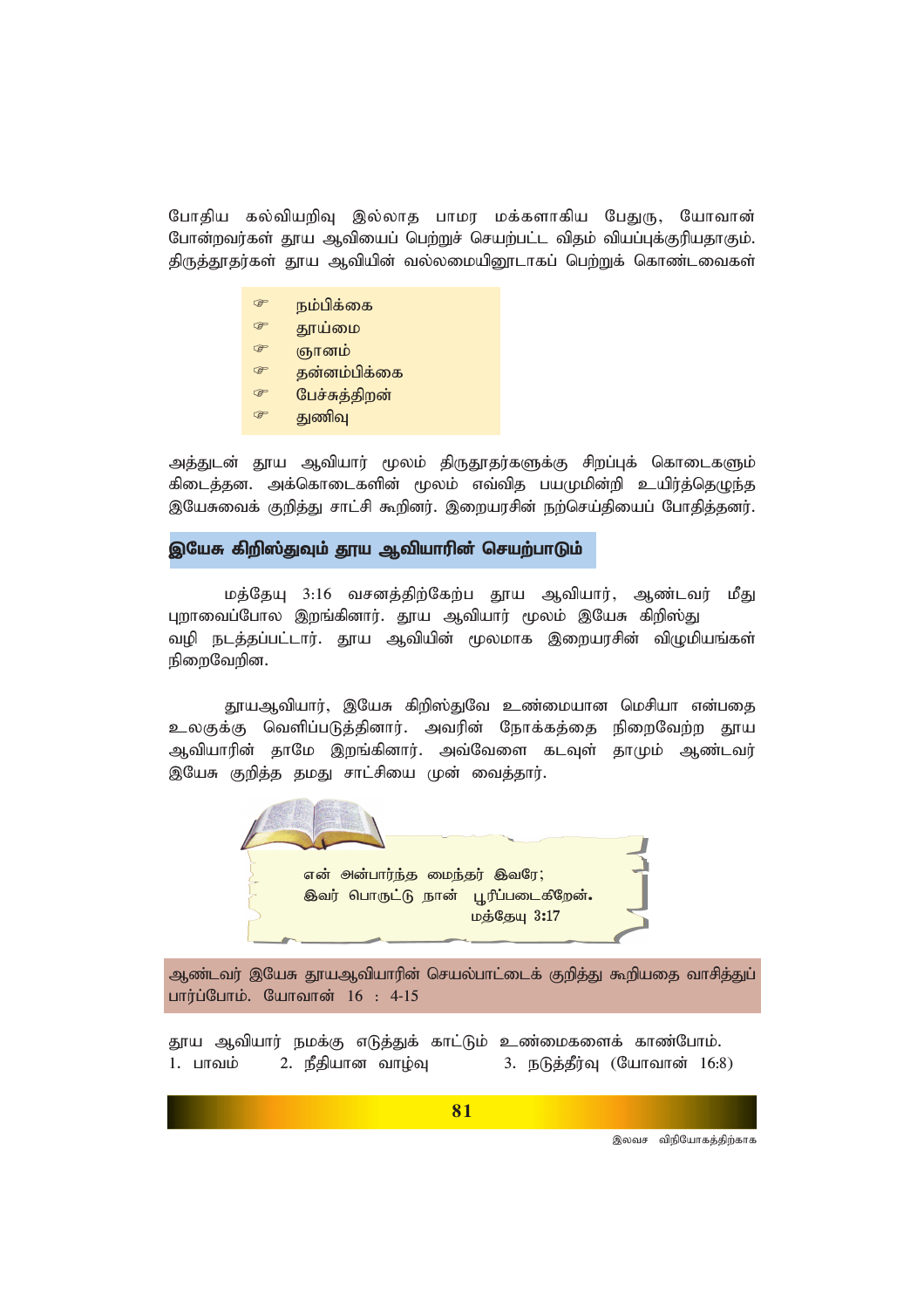#### **மனனம் செய்க,**

உண்மையை வெளிப்படுத்தும் தூய ஆவியார் வரும்போது அவர் முழு உண்மையை நோக்கி உங்களை வழிநடத்துவார்

*(யோவான் 16:13)* 

இயேசு கிறிஸ்து இறையரசு சார்ந்த தமது பணிகளின் பொழுது சோதனைகளை எதிர்நோக்கினார். ஆனாலும் தமக்குக் கிடைத்த தூய ஆவியின் வல்லமையைத் தவறாகப் பயன்படுத்தாமல் செயல்பட்டு, தமக்கு நேரிட்ட சோதனைகளை வென்றார். இறையரசின் வருகையை வெளிப்படுத்த தூய ஆவியாரின் செயல்பாடுகளைப் பயன்படுத்தினார்.

## திருத்தூதர்களும் ஆவியாரின் செயற்பாடுகளும்

பேதுருவின் முதலாவது அருளுரை நம்மை வியப்புக்குள்ளாக்குகிறது. ஒரு கால கட்டத்தில் இயேசுவை மூன்று தடவைகள் மறுதலித்த பேதுரு பின்பு இயேசு கிறிஸ்துவை குறித்துப் பயமில்லாமல் துணிவுடன் போதித்தார். பேதுருவின் முதலாவது அருளுரையில் ஏறத்தாழ மூவாயிரம் பேர் மனந்திரும்பியமை பேதுரு தூய ஆவியின் வழிநடத்தலைப் பெற்றுக் கொண்டதன் பெறுபேறு ஆகும். அதேபோல் திருத்தூதர்பணி 3 இல் கூறப்பட்டுள்ளவாறு பேதுரு தூய ஆவியாரைக் கொண்டு செயல்பட்டார்.

திருத்தூதர் பணிகள் 4 : 4 இல் ஐயாயிரம் பேரளவில் மனம் திரும்பினார்கள். அத்துடன் அவரது அருளுரையைக் கேட்கும் போதெல்லாம் மக்கள் தூய ஆவியாரின் நிறைவால் நிரப்பப்பட்டார்கள். யூதரல்லாதோர் மத்தியிலும் தூய ஆவியாரின் வழிநடத்தல் இருந்தது.

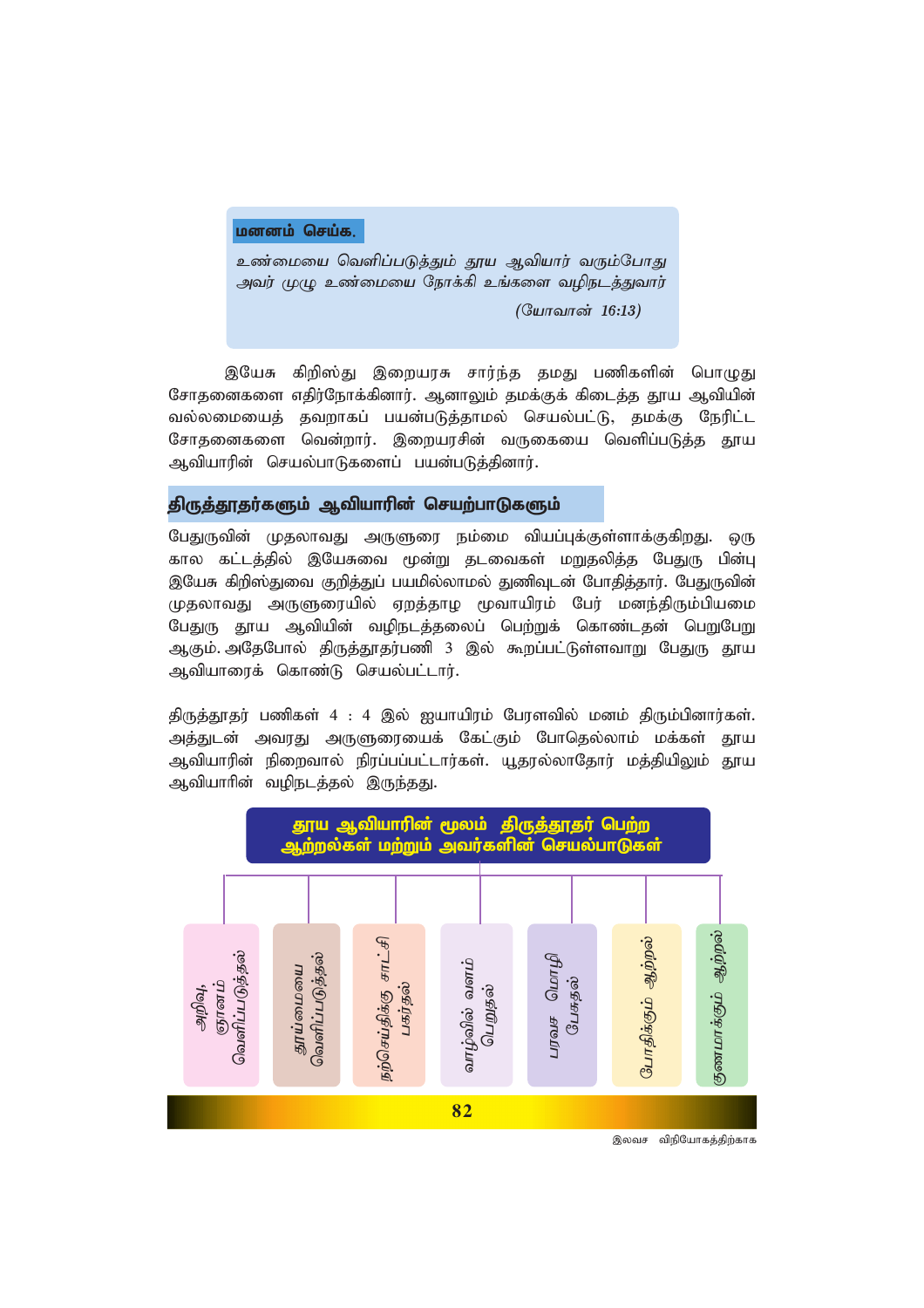இக் கொடைகள் இறையரசின் மக்களுக்குச் சேவை செய்வதற்கும் இறை நம்பிக்கையை வளர்த்துக் கொள்வதற்கும் உதவும். நாம் கிறிஸ்தவர்கள் என்ற ரீதியில் இறையரசின் கட்டுக் கோப்புக்குள் அடங்கிப் பணிபுரிய வேண்டும். ஊனுடல் தேவைகளுக்கு அடிபணிவதை விட, நற்செய்தியைக் கூறுவதே நமக்கு சிறப்பான பணியாய் அமைந்துள்ளது.



ஆவியார் நம்மில் பிறப்பிக்கும் கனிகள் - கலா 5 : 22

இயேசு கிறிஸ்துவின் மலைப்பொழிவின்படி இறையரசில் இணையும் நம்மிடையே இருக்க வேண்டிய தன்மைகளைக் கீழே காணலாம். இத்தன்மைகளை முழுமைப்படுத்த தூய ஆவியார் துணை புரிகிறார்.

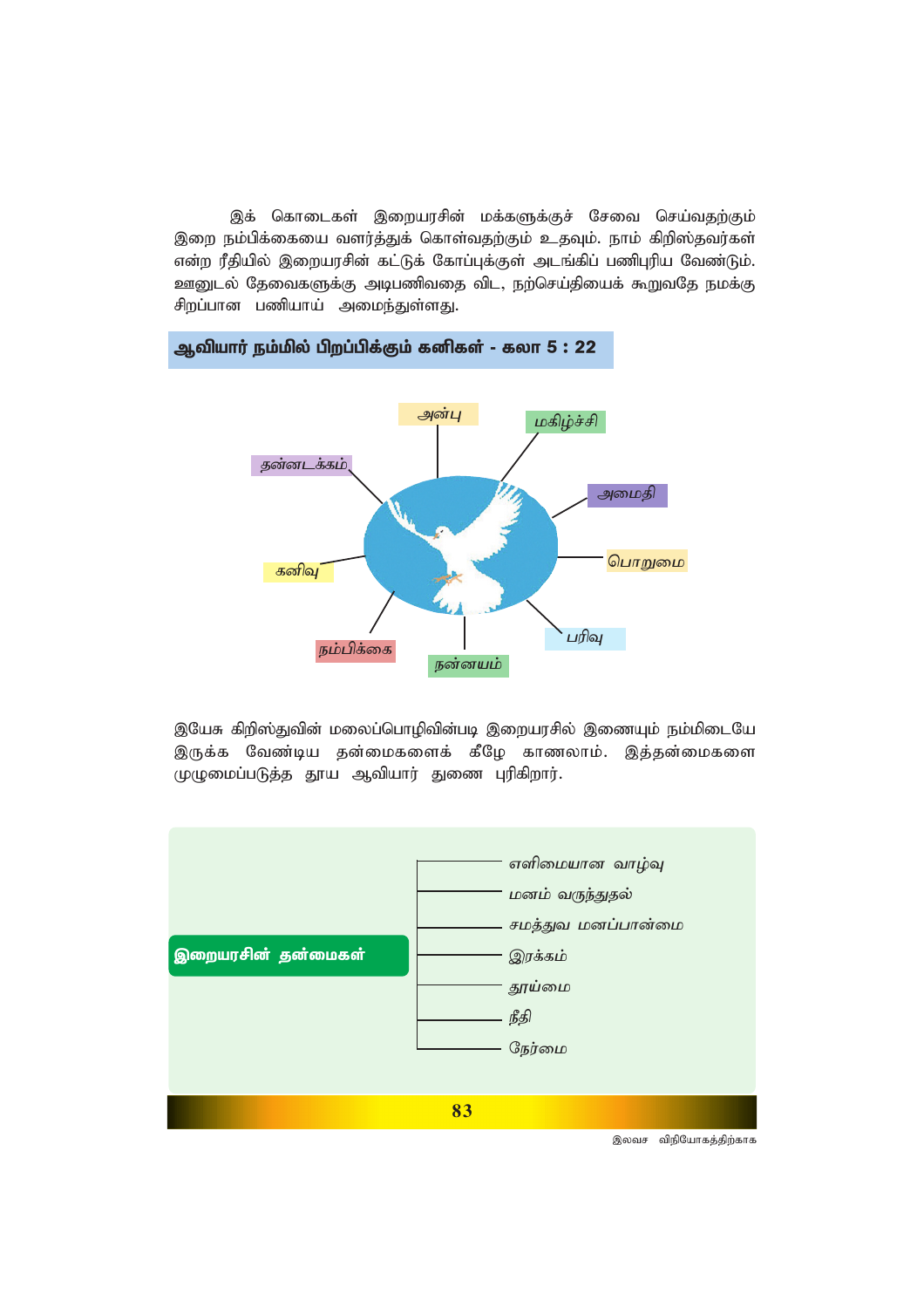| பின்வரும்<br>நிறைவு         | செய்யவும்.    |                   | திருவிவிலிய வசனங்களை வாசித்து இடைவெளிகளை      |  |
|-----------------------------|---------------|-------------------|-----------------------------------------------|--|
|                             |               |                   | திரு.பணி 2:4 வெவ்வேறான மொழிகளில் பேசினார்கள். |  |
|                             |               | திரு.பணி 2 :17-21 |                                               |  |
| தூய<br>ஆவியாரின்            |               | திரு.பணி 3 :1-10  |                                               |  |
| <u>வல்லமையைப்</u><br>பெற்று | திரு.பணி 4:4  |                   |                                               |  |
| செயற்படுவோர்                |               | திரு.பணி 4 :9-20  |                                               |  |
|                             | திரு.பணி 5:16 |                   |                                               |  |
|                             |               | திரு.பணி 7:55-56  |                                               |  |

# நம்பிக்கை கொண்டோரின் அடையாளங்கள்

- கடவுளுக்குத் துதி செலுத்துதல்
- கடவுளுக்காக நேரம் செலவிடுதல்
- *nrgpj;jy;*
- ஒருமனப்படுதல்
- சாட்சி பகருதல்
- திருவிருந்தில் கலந்து கொள்ளுதல்
- வளங்களைப் பொதுவாக அனுபவித்தல்
- கற்றுக் கொடுத்தல்
- பகிர்ந்துண்ணல்
- போதனைகளைக் கேட்டல்

*(jpUj;J}ju; gzp 2:42-47)*

ஆண்டவர் இயேசுவை நம்பும் அனைவரும் தூய ஆவியாரின் கொடைகளைப் பெற்றுக் கொள்வர். இவ்வாறு தூய ஆவியாரின் கொடைகளைப் பெற்றுக் கொண்ட மாணவர்களாகிய நீங்கள் செயல்பட வேண்டிய விதத்தைச் சிந்தித்துப் பாருங்கள்.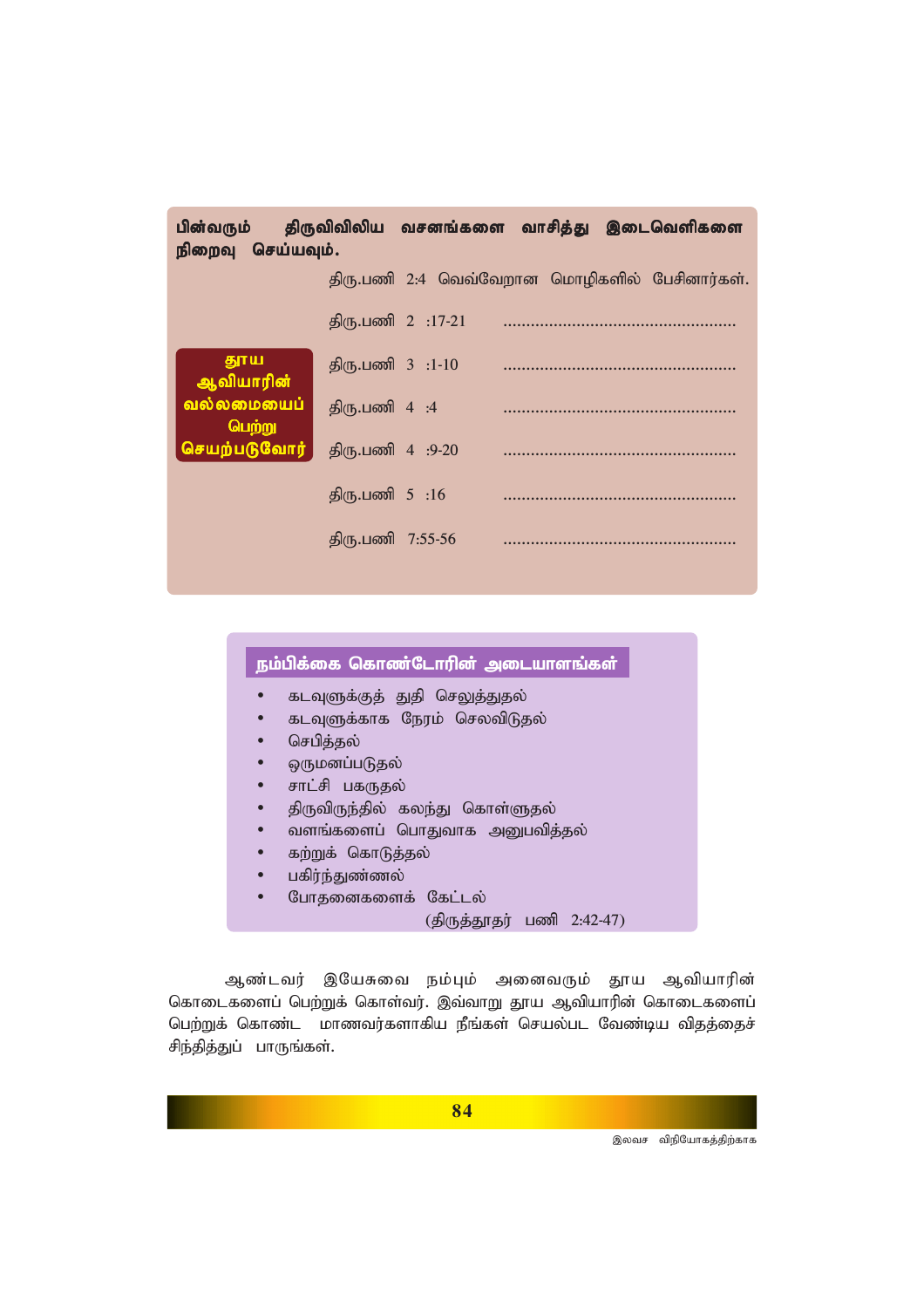### கொடைகள் மூலம் சமூகப் பணி

நம் அழைப்பையும் கொடைகளையும் அறிந்து கொண்டு சமூக வளர்ச்சிக்கு நாம் பங்களிப்புச் செய்ய வேண்டும். கடவுள் நமக்கு பல கொடைகளை வழங்கியுள்ளார். அவற்றை வளர்த்துக் கொண்டு நாம் சமூகமாக இறையாட்சியின் மகிமைக்கு நம்மைப் பயன்படுத்த வேண்டும். இயேசு கிறிஸ்து கூறிய தாலந்துகளைப் பற்றிய உவமை நமக்கு சிறந்த விளக்கத்தை அளிக்கிறது. நமது தாலந்துகளை வளர்த்துக் கொள்ள இவ்வுவமை ஊக்கமளிக்கிறது.

> கல்வியறிவற்றோருக்கு - கல்வியறிவும் ஏழையருக்கு - பொருள் உதவியும் செய்தல் வேண்டும்.

மீத்திறனற்ற குழந்தைகளின் தாலந்துகள் இனங்காணப்படல் வேண்டும். அவர்களுக்கு உதவுதல் வேண்டும்.

போதைப்பொருட்கள், களவு என்பவற்றிற்கு அடிமையானவர்கள் விடுதலையடைய அன்பு, இரக்கம் காட்டுதல் வேண்டும்.

பவுலடியார் திருப்பணிக்கான பல்வேறு பணிநிலைகளைப் பற்றி கூறுகிறார்.

அவை **இறைத்தூதர், இறைவாக்கினர், நற்செய்தியாளர், ஆயர், போதகர்,** எனப்படும். இப்பணியாளர் மூலம் இறைமக்களை ஆயத்தப்படுத்தவும், கிறிஸ்துவின் உடலைக் கட்டி எழுப்பவும் கடவுள் திட்டமிட்டார்.



மக்கள் ஒவ்வொருவருக்கும் ஏதேனும் ஒர் கொடையாவது கடவுளால் கொடுக்கப்பட்டுள்ளது. தங்களுக்கான கொடையை இனங்கண்டு வீட்டில், வகுப்பில், பாடசாலையில், சமுதாயத்தில் பணியாற்றுவது முக்கியமாகக் கருதப்படுகின்றது. இதுவே இறையரசின் வளர்ச்சிக்கான பணியாகும்.